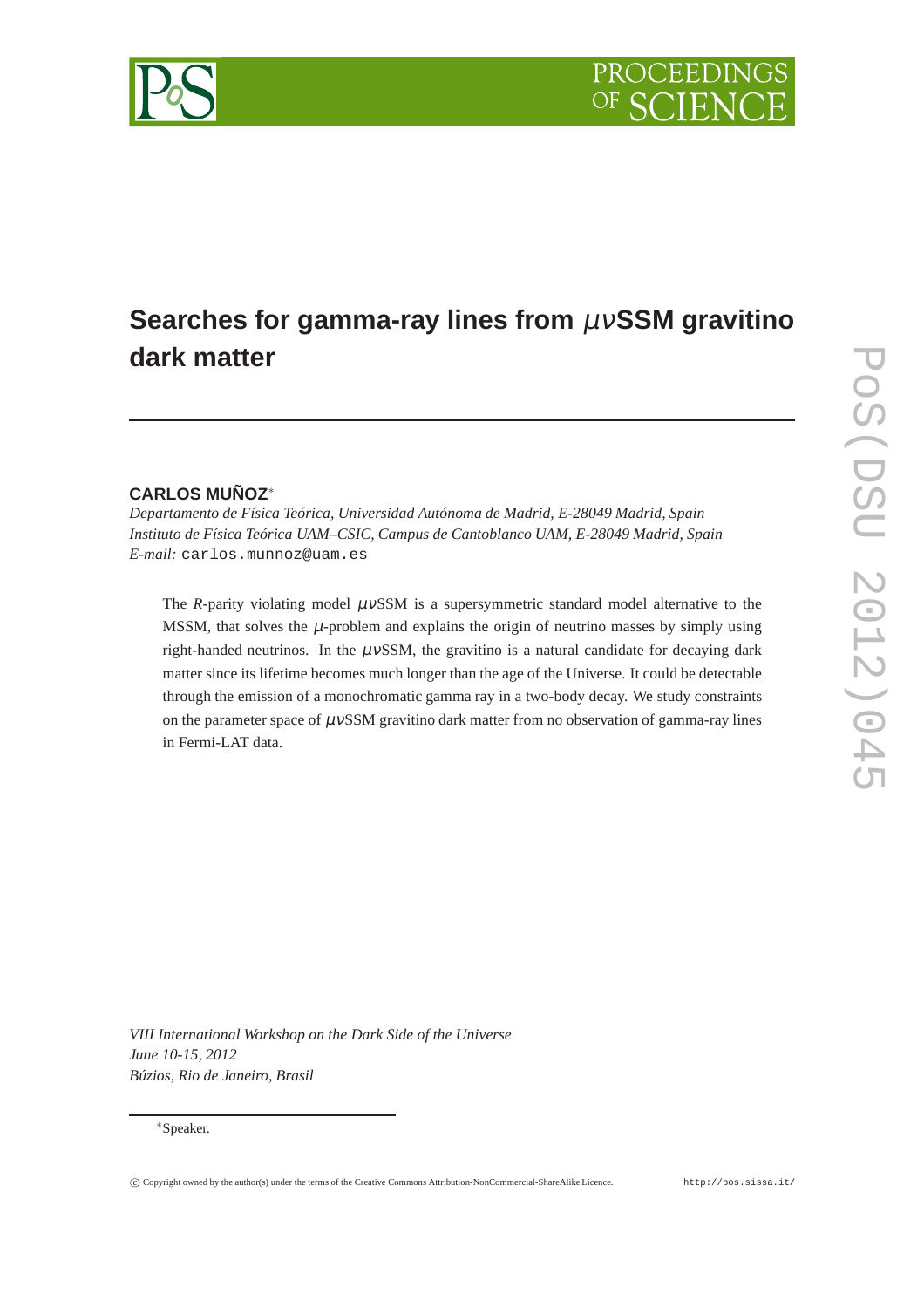#### **1. Introduction**

The presence of dark matter (DM) can be inferred at very different scales, from cosmological ones down to galactic scales. However, within the standard model of particle physics there are no viable candidates for DM, thus its existence represents one of the most compelling evidence for physics beyond the Standard Model [1]. One of the most attractive theories for this kind of physics is Supersymmetry. The " $\mu$  from v" Supersymmetric Standard Model ( $\mu$ vSSM) was proposed in the literature to solve the so-called  $\mu$ -problem [2] of supersymmetric theories and explain the origin of neutrino masses by simply introducing right-handed neutrinos [3, 4, 5]. It is therefore an interesting model that, besides, can be tested at the LHC. As a consequence, its phenomenology has been analyzed in detail [6, 7, 8].

In the  $\mu$ *vSSM*, *R*-parity is broken and therefore the lightest supersymmetric particle (LSP) decays. If the role of the LSP is played by the gravitino,  $\Psi_{3/2}$ , its decay is suppressed both by the feebleness of the gravitational interaction and by the small *R*-parity violating coupling. Thus, its lifetime can be much longer than the age of Universe and the  $\mu$  vSSM gravitino can represent a good DM candidate [7, 8]. On the other hand, the gravitino decays producing a monochromatic photon with an energy equal to half of the gravitino mass, and therefore its presence can, in principle, be inferred indirectly from the data of gamma-ray space telescopes  $[7, 8]$ <sup>1</sup>.

The expected diffuse gamma-ray emission from DM decay in the mid-latitude range ( $10^{\circ}$   $\leq$  $|b| \leq 20^{\circ}$ ) was computed for a Navarro-Frenk-White (NFW) profile [10] in Ref. [7] and compared with the 5-month measurement reported by Fermi-LAT [11]. The non-observation of sharp monochromatic lines in the gamma-ray spectrum permitted to draw bounds on the parameter space of the µνSSM gravitino. In particular, values of gravitino mass *m*3/<sup>2</sup> larger than about 10 GeV were excluded, as well as lifetimes  $\tau_{3/2}$  smaller than about 3 to  $5 \times 10^{27}$  s. Notice that because of this upper bound on  $m_{3/2}$ , three body decay modes of the gravitino [12, 13] are not relevant, and therefore we will not considered here.

In Ref. [14] ([15]), the Fermi-LAT collaboration presented constraints on monochromatic emission using 11 (23) months of data for  $|b| > 10°$  *plus* a 20° × 20° square around the galactic center. However, the derived limits only refer to the emission above 30 (7) GeV, covering, in the context of the  $\mu$ vSSM, gravitinos with masses larger than 60 (14) GeV, leaving our region of interest unconstrained.

In Ref. [16], two-years Fermi-LAT data for ∣*b*∣ ≥ 10<sup>∘</sup> have been used to constrain the DM gamma-ray line flux in the energy range between 1 and 300 GeV. Lower bounds on  $\tau_{3/2}$  of about  $6 \times 10^{28}$  s were obtained in our region of interest below 10 GeV. These bounds together with those obtained in [17] by analyzing the data from EGRET in the Galactic Center region, were used in [8] to constrain the parameter space of gravitino DM in the  $\mu$ vSSM. It was found that  $m_{3/2}$  has to be smaller than 4 GeV, and lifetimes have to be larger than about  $6 \times 10^{28}$  s for  $m_{3/2}$  between 2 and 4 GeV, and larger than about 7 to  $3 \times 10^{27}$  s for  $m_{3/2}$  between 0.6 and 2 GeV. In Ref. [8], the prospects of the Fermi-LAT telescope to detect monochromatic lines in 5 years of observations of the Virgo cluster, were also analyzed. It was found that a gravitino in the mass range of 0.6–2 GeV, and with a lifetime range of about  $3 \times 10^{27}$  s to  $2 \times 10^{28}$  s would be detectable by the Fermi-LAT with a signal-to-noise (*S*/*N*) ratio larger than 3.

<sup>&</sup>lt;sup>1</sup>For a similar analysis in the case of the Bilinear *R*-parity Violation gravitino DM, see Ref. [9].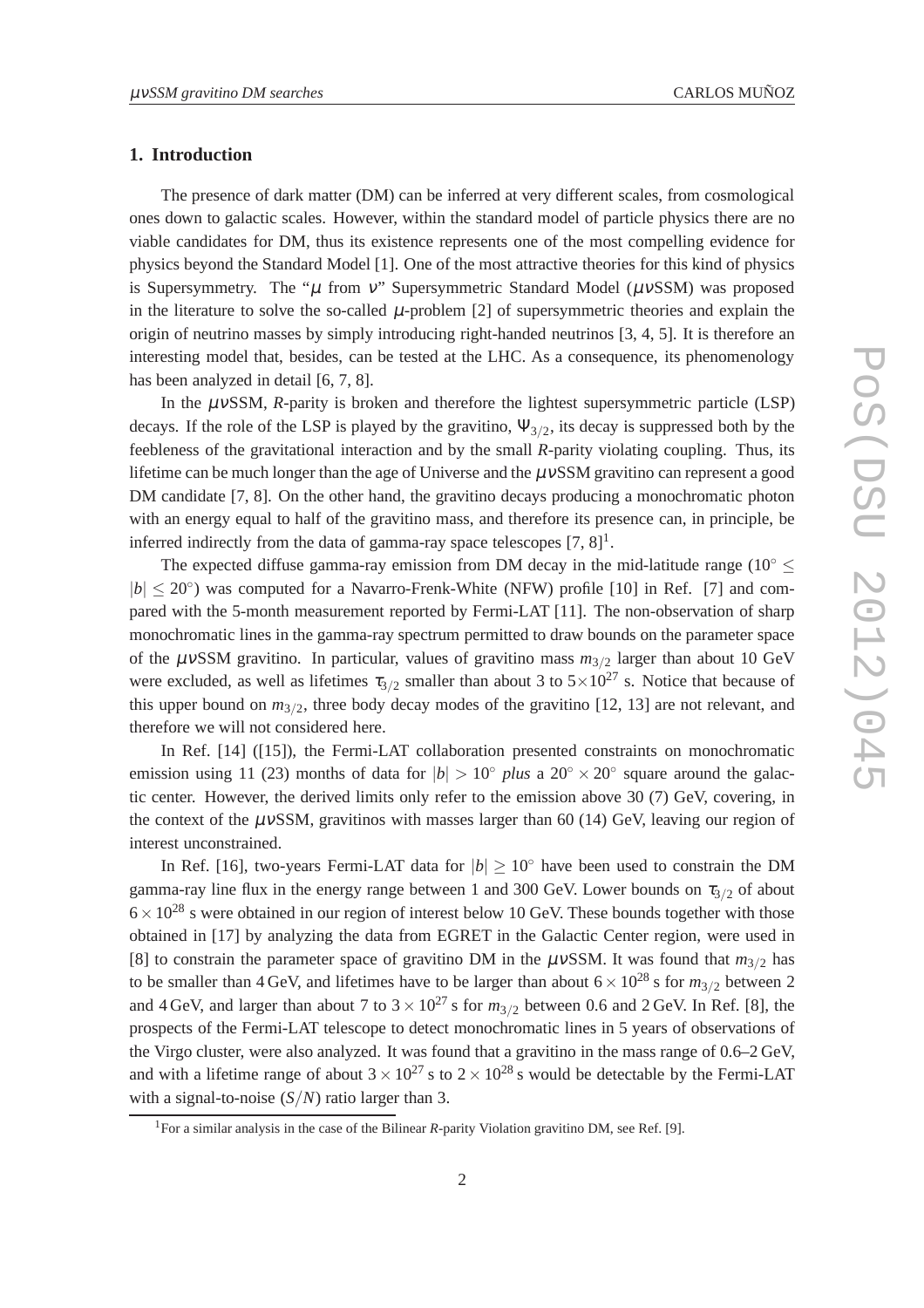In what follows, we will discuss these results and briefly comment about recent ones [18].

#### **2. Gamma-rays from gravitino decay in the** µν**SSM**

In the supergravity Lagrangian an interaction term is predicted between the gravitino, the field strength for the photon, and the photino. Since, due to the breaking of R-parity, the photino and the left-handed neutrinos are mixed, the gravitino will be able to decay through the interaction term into a photon and a neutrino [19]. The gravitino lifetime  $\tau_{3/2}$  turns out to be:

$$
\tau_{3/2} \simeq 3.8 \times 10^{27} \, \text{s} \left(\frac{|U_{\tilde{\gamma}v}|^2}{10^{-16}}\right)^{-1} \left(\frac{m_{3/2}}{10 \text{ GeV}}\right)^{-3},\tag{2.1}
$$

where  $|U_{\tilde{\gamma}v}|^2$  is the photino content of the neutrino, and is constrained to be  $|U_{\tilde{\gamma}v}|^2 \sim 10^{-16} - 10^{-12}$ in the  $\mu$ vSSM in order to reproduce neutrino masses [7]. As a consequence, the gravitino will be very long lived. Additionally, adjusting the reheating temperature one can reproduce the correct relic density for each possible value of the gravitino mass (see [7] and references therein).

The detection of DM in several R-parity breaking scenarios has been studied in the literature [19, 20, 7, 8] considering the case of gravitinos emitting gamma-rays when decaying in *i*) the smooth galactic halo, *ii*) extragalactic regions at cosmological distances, and *iii*) nearby extragalactic structures.

In *i*), the gamma-ray signal is an anisotropic sharp line and the flux is given by

$$
\frac{d\Phi}{dE}(E) = \frac{\delta(E - \frac{m_{3/2}}{2})}{4\pi\tau_{3/2}m_{3/2}} \int_{\text{los}} \rho_{halo}(\vec{l}) d\vec{l}, \qquad (2.2)
$$

where the halo DM density is integrated along the line of sight *l*, and we will use a NFW density profile for the Milky Way halo compatible with the latest observational constraints as modeled in [21]. Let us remark, nevertheless, that in our region of interest any density profile will give rise to similar results.

In *ii*), the photons produced by gravitinos decaying at cosmological distances are red-shifted during their journey to the observer, and we obtain the isotropic extragalactic flux applying the analysis of Refs. [19, 22] to the  $\mu$ vSSM. As can be seen e.g. in Figs. 3 and 4 of Ref. [7], the sharp line produced by the galactic halo dominates over this extragalactic signal.

In *iii*), the gamma-ray signal is a monochromatic line similarly to *i*), and Eq. (2.2) can also be used for the computation of the flux.

#### **3. Prospects of detection of** µν**SSM gravitino DM with Fermi-LAT**

Let us now study the prospects for  $\mu$ vSSM gravitino DM detection, taking into account the contributions discussed in Sect. 2. The main results are shown in 1.

As mentioned in the Introduction, in Ref. [7] the area below the red dot-dashed line was disfavored by Fermi-LAT data of the diffuse gamma-ray galactic emission in the mid-latitude range 10<sup>∘</sup> ≤ ∣*b*∣ ≤ 20<sup>∘</sup> . In addition, in Ref. [16], the area below the black dots was also disfavored. From a likelihood analysis focused on the region  $|b| \ge 10^{\circ}$ , lower bounds on  $\tau_{3/2}$  of about  $6 \times 10^{28}$  s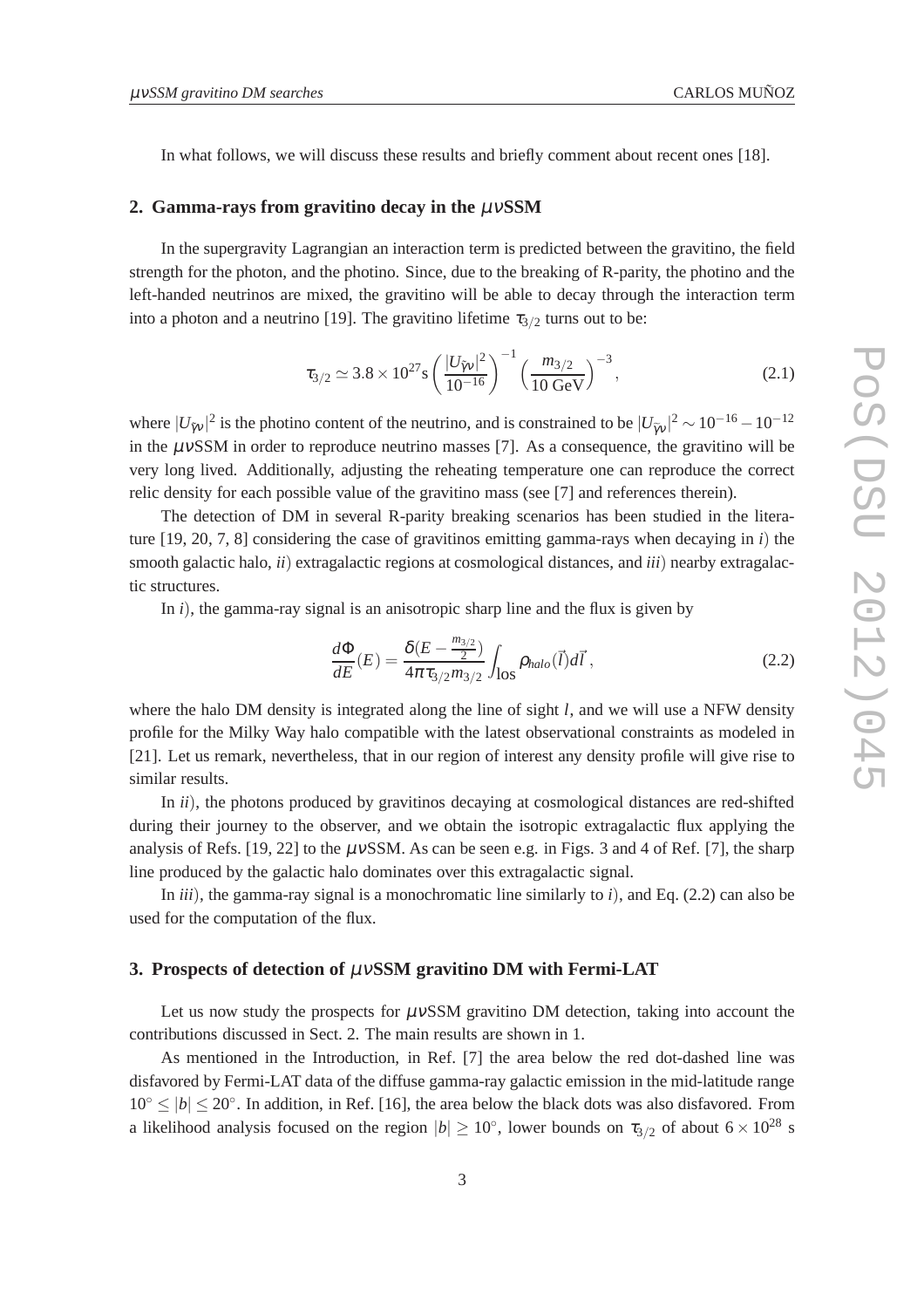

**Figure 1:** Constraints on lifetime versus mass for gravitino DM in the  $\mu$ vSSM. Blue (green) points indicate values of  $\tau_{3/2}$  and  $m_{3/2}$  of the  $\mu$ vSSM gravitino corresponding to a detection of gamma-rays with  $S/N = 5$ (3) in the  $5 \times 5$  degree region centered on the position of the Virgo cluster, for a 5 years simulation using the Fermi Science Tools. The blue (green) region indicates points with *S*/*N* larger than 5 (3). The red dotdashed line indicates the lower limit on  $\tau_{3/2}$  obtained from the Fermi-LAT measurements of the mid-latitude gamma-ray diffuse emission after 5 months [7]. The yellow dashed line indicates the lower limit on  $\tau_{3/2}$ obtained from the EGRET measurements of the galactic center gamma-ray emission. The black dots show the lower limit on  $\tau_{3/2}$  obtained in the adopted energy bands [16], from the Fermi-LAT measurements of the *|b*| ≥ 10° gamma-ray diffuse emission after 2 years. The black dashed lines correspond to the predictions of the  $\mu$ vSSM [7] for several representative values  $|U_{\tilde{\gamma}\nu}|^2$ =10<sup>-16</sup>, 10<sup>-15</sup>, 5 × 10<sup>-14</sup>, 10<sup>-12</sup> (see Eq. (2.1)). The magenta shaded region is excluded by gamma-ray observations such as SPI, COMPTEL and EGRET [23].

were obtained in our region of interest below 10 GeV. On the other hand, the area below the yellow dashed line is disfavored by the bounds obtained in [17] by analyzing the data from EGRET in the galactic center region. In particular, we used the upper limits on the gamma-ray line fluxes obtained in that work to constrain the  $\mu$ vSSM gravitino lifetime. Finally, points in the magenta shaded region are excluded by gamma-ray observations from the galactic center obtained with the SPI spectrometer on INTEGRAL satellite, and the isotropic diffuse photon background as determined from SPI, COMPTEL and EGRET data [23].

On the other hand, the black dashed lines correspond to the predictions of the  $\mu$ vSSM for several representative values of the R-parity mixing parameter. As mentioned in Sect. 2, this is constrained to be  $|U_{\tilde{\gamma}v}|^2 \sim 10^{-16} - 10^{-12}$  in the  $\mu vSSM$  [7], in order to reproduce the correct neutrino masses. As a consequence, any acceptable point must be in the area between the left and right black dashed lines. Let us remark, however, that these bounds are very conservative, as discussed in [7], and in fact the results of a scan of the low-energy parameter space of the  $\mu$ vSSM implied that the range  $10^{-15} \le |U_{\gamma v}|^2 \le 5 \times 10^{-14}$  is specially favored. The corresponding lines are also shown in the figure.

The combination of the constraints associated to red dot-dashed and black dashed lines, im-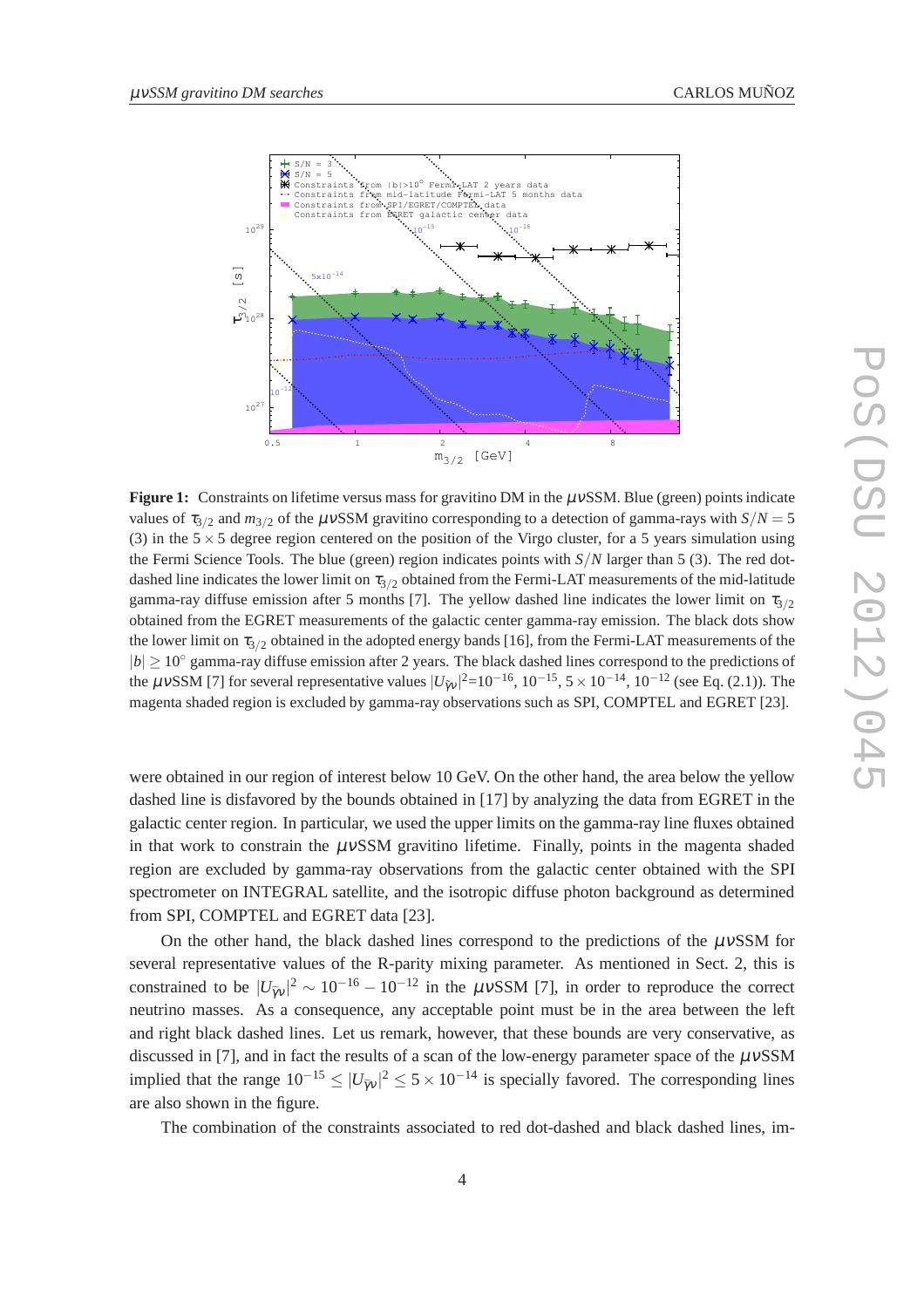plies already that values of the gravitino mass larger than about 10 GeV are excluded, as well as lifetimes smaller than about 3 to  $5 \times 10^{27}$  s [7]. Actually, in the region of gravitino masses between 0.6 and about 1.5 GeV, lifetimes smaller than about 7 to 3  $\times 10^{27}$  s, respectively, are excluded because of the constraints associated to the yellow dashed line. When constraints associated to black dots are also imposed, it turns out that the gravitino mass has to be smaller than about 4 GeV, and lifetimes have to be larger than about  $6 \times 10^{28}$  s for gravitino masses between 2 and 4 GeV. Thus, the combination of these results with the one obtained in ref. [8] for detection of DM from Virgo in 5 years of Fermi-LAT observations, leaves us with the blue and green areas above the yellow dashed and red dot-dashed lines, and gravitino mass smaller than 2 GeV, as those with good prospects for DM detection. However, work in progress in [18], where a circular region of interest of 20*<sup>o</sup>* around the Galactic Center is analyzed, seems to imply that those areas are also excluded.

Summarizing, we find that a  $\mu$ vSSM gravitino DM is constrained to have a mass smaller than 4 GeV, and in the range between 0.5 and 4 GeV the lifetime must be larger than roughly  $3 \times 10^{28}$  s [18].

### **Acknowledgments**

We thank the support of the Spanish MINECO's Consolider-Ingenio 2010 Programme under grant MultiDark CSD2009-00064. This work was also supported in part by MINECO under grants FPA2009-08958 and FPA2012-34694, by the Comunidad de Madrid under grant HEPHA-COS S2009/ESP-1473, and by the European Union under the Marie Curie-ITN program PITN-GA-2009-237920. We also thank the support of the MINECO under the 'Centro de Excelencia Severo Ochoa' Programme SEV-2012-0249.

#### **References**

- [1] For a review, see e.g.: C. Muñoz, Int. J. Mod. Phys. **A19** (2004) 3093 [arXiv:hep-ph/0309346].
- [2] J. E. Kim and H. P. Nilles, Phys. Lett. B **138** (1984) 150.
- [3] D. E. López-Fogliani and C. Muñoz, Phys. Rev. Lett. **97** (2006) 041801 [arXiv:hep-ph/0508297].
- [4] C. Muñoz, "Effects of right-handed neutrinos on supersymmetric models", unpublished notes (1994).
- [5] For reviews, see: C. Muñoz, AIP Conf. Proc. **1200** (2010) 413 [arXiv:0909.5140 [hep-ph]]; D. E. López-Fogliani, arXiv:1004.0884 [hep-ph].
- [6] N. Escudero, D. E. López-Fogliani, C. Muñoz and R. R. de Austri, JHEP **12** (2008) 099 [arXiv:0810.1507 [hep-ph]]; P. Ghosh and S. Roy, JHEP **04** (2009) 069 [arXiv:0812.0084 [hep-ph]]; A. Bartl, M. Hirsch, A. Vicente, S. Liebler and W. Porod, JHEP **05** (2009) 120 [arXiv:0903.3596 [hep-ph]]; J. Fidalgo, D. E. López-Fogliani, C. Muñoz and R. Ruiz de Austri, JHEP **08** (2009) 105 [arXiv:0904.3112 [hep-ph]]; P. Ghosh, P. Dey, B. Mukhopadhyaya and S. Roy, JHEP **05** (2010) 087 [arXiv:1002.2705 [hep-ph]]; D.J.H. Chung and A. Long, Phys. Rev. **D81** (2010) 123531 [arXiv:1004.0942[hep-ph]]; P. Bandyopadhyay, P. Ghosh and S. Roy, Phys. Rev. **D84** (2011) 115022 [arXiv:1012.5762[hep-ph]]; S. Liebler and W. Porod, Nucl. Phys. **B855** (2012) 774 [arXiv:1106.2921[hep-ph]]; J. Fidalgo, D. E. López-Fogliani, C. Muñoz and R. Ruiz de Austri, JHEP **10** (2011) 020 [arXiv:1107.4614[hep-ph]]; P. Ghosh, D. E. López-Fogliani, V.A. Mitsou, C. Muñoz and R. Ruiz de Austri, arXiv:1211.3177[hep-ph].